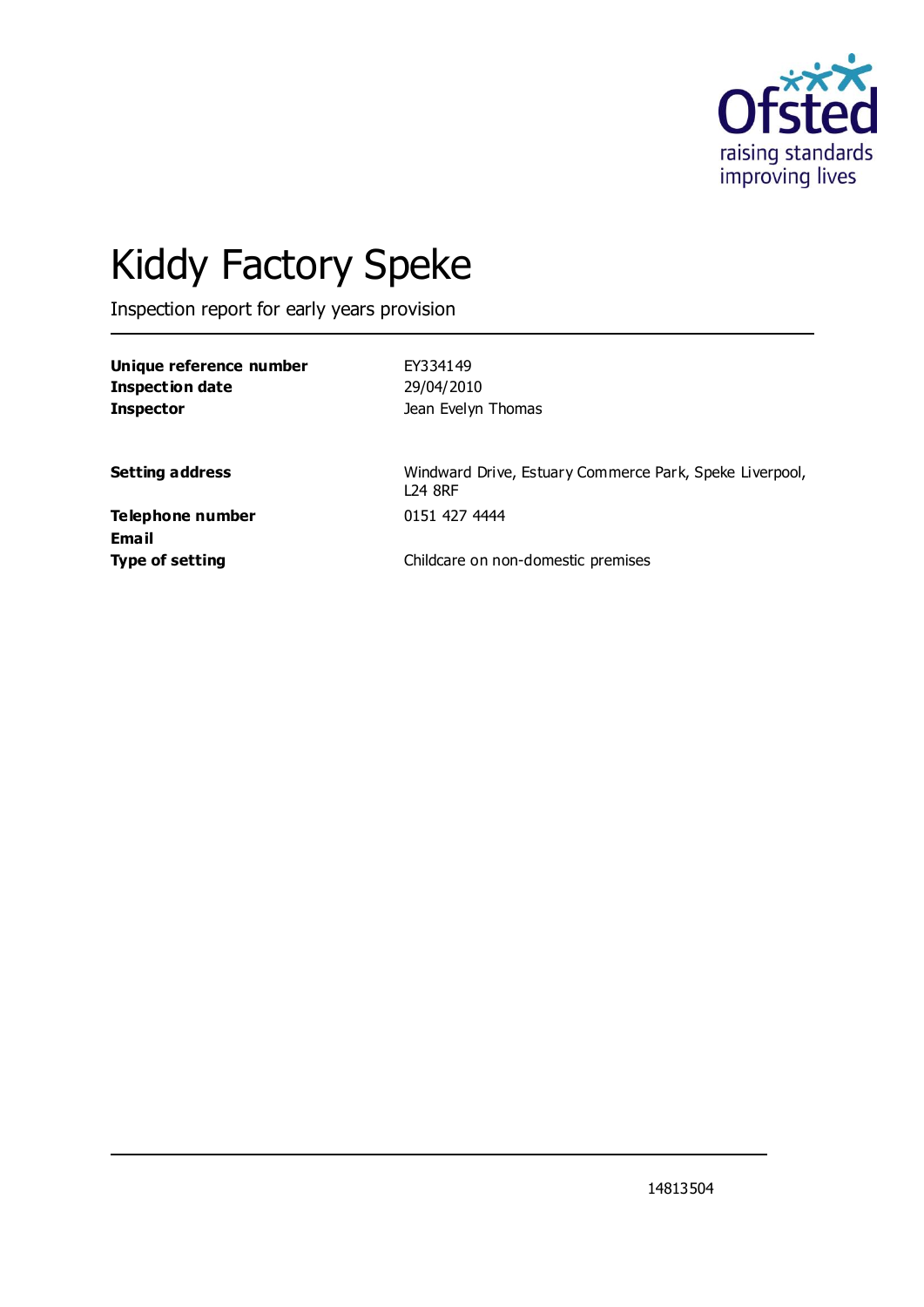The Office for Standards in Education, Children's Services and Skills (Ofsted) regulates and inspects to achieve excellence in the care of children and young people, and in education and skills for learners of all ages. It regulates and inspects childcare and children's social care, and inspects the Children and Family Court Advisory Support Service (Cafcass), schools, colleges, initial teacher training, work-based learning and skills training, adult and community learning, and education and training in prisons and other secure establishments. It rates council children's services, and inspects services for looked after children, safeguarding and child protection.

If you would like a copy of this document in a different format, such as large print or Braille, please telephone 0300 123 1231, or email enquiries@ofsted.gov.uk.

You may copy all or parts of this document for non-commercial educational purposes, as long as you give details of the source and date of publication and do not alter the information in any way.

Royal Exchange Buildings St Ann's Square Manchester M2 7LA

T: 0300 123 1231 Textphone: 0161 618 8524 E: enquiries@ofsted.gov.uk W: [www.ofsted.gov.uk](http://www.ofsted.gov.uk/)

© Crown copyright 2009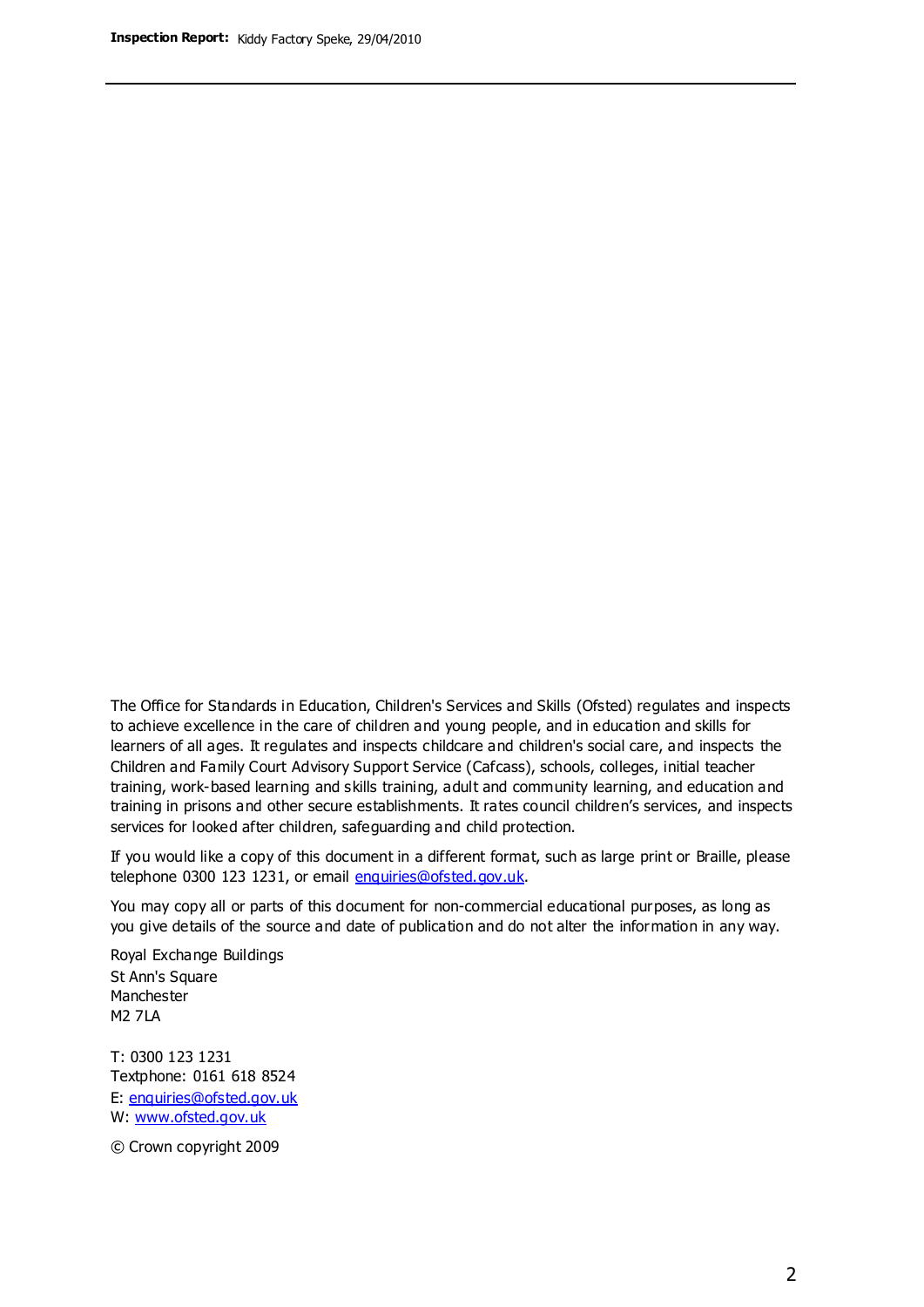#### **Introduction**

This inspection was carried out by Ofsted under Sections 49 and 50 of the Childcare Act 2006 on the quality and standards of the registered early years provision. 'Early years provision' refers to provision regulated by Ofsted for children from birth to 31 August following their fifth birthday (the early years age group). The registered person must ensure that this provision complies with the statutory framework for children's learning, development and welfare, known as the *Early* Years Foundation Stage.

The provider must provide a copy of this report to all parents with children at the setting where reasonably practicable. The provider must provide a copy of the report to any other person who asks for one, but may charge a fee for this service (The Childcare (Inspection) Regulations 2008 regulations 9 and 10).

The setting also makes provision for children older than the early years age group which is registered on the voluntary and/or compulsory part(s) of the Childcare Register. This report does not include an evaluation of that provision, but a comment about compliance with the requirements of the Childcare Register is included in Annex B.

Please see our website for more information about each childcare provider. We publish inspection reports, conditions of registration and details of complaints we receive where we or the provider take action to meet the requirements of registration.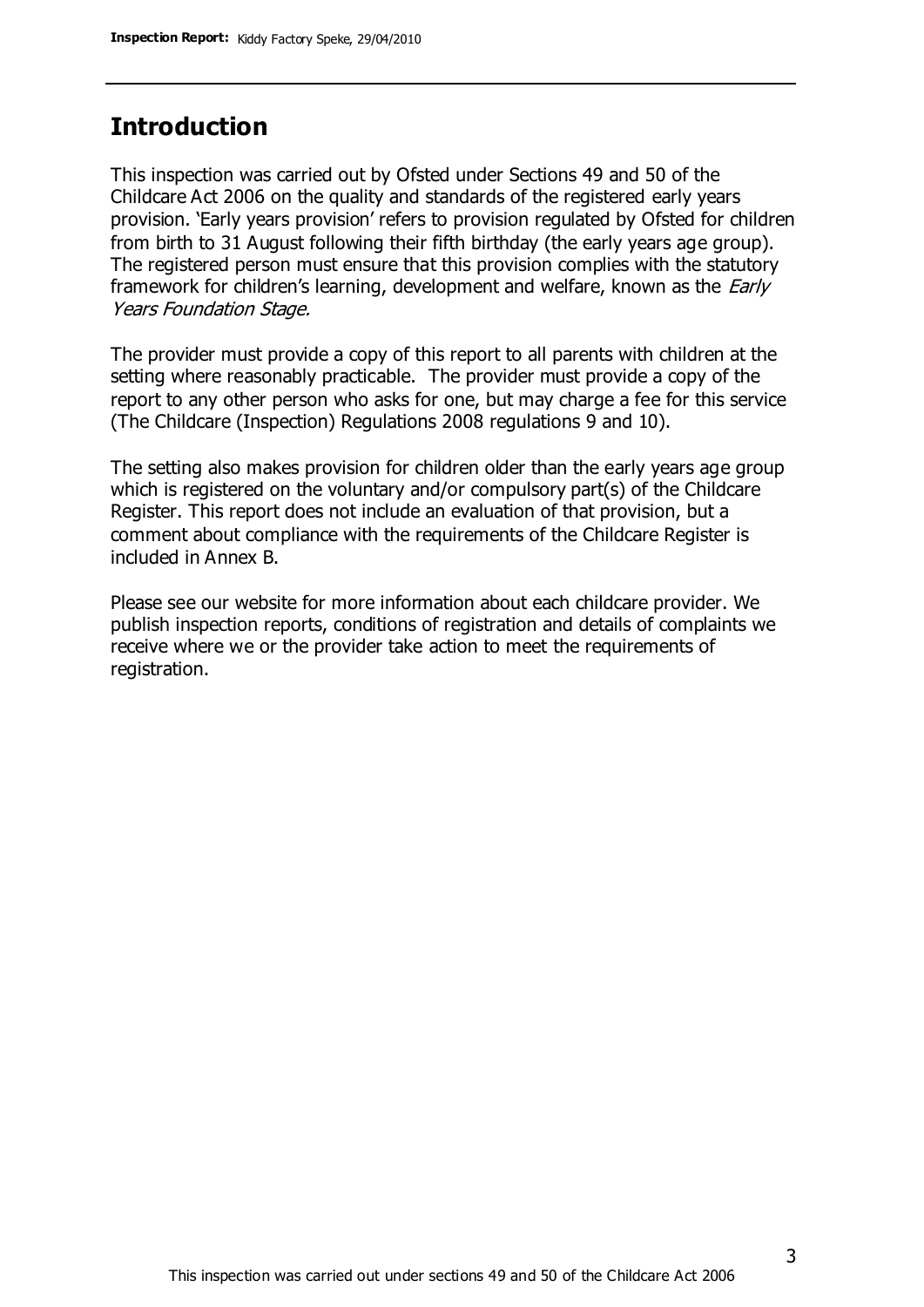## **Description of the setting**

Kiddy Factory Nursery is one of two nurseries owned by Kiddy Factory Limited. It opened in 2006 and operates from seven rooms in a purpose-built building. Children have access to an enclosed outdoor play area. The nursery is situated on a commerce park on the outskirts of Liverpool, close to Liverpool John Lennon Airport. It is open Monday to Friday from 6.45am to 6pm for 52 weeks of the year, excluding bank holidays.

The nursery is registered on the Early Years Register. A maximum of 130 children may attend the nursery at any one time. There are currently 69 children aged from birth to under five years on roll. Funding for early years education is in place for three- and four-year-olds. The nursery is registered by Ofsted on the compulsory and voluntary parts of the Childcare Register and offers care to children aged over five to 11 years. The setting supports children with special educational needs and/or disabilities, and those who speak English as an additional language. There are 14 staff employed, of whom, all hold appropriate early years qualifications.

## **The overall effectiveness of the early years provision**

Overall the quality of the provision is good.

Staff provide a friendly, caring and inclusive environment for all children and their families. They recognise the uniqueness of each child and work closely with parents to routinely meet their individual needs. Children are involved in a broad range of activities and experiences, both inside and out, which supports their progress towards the early learning goals. The management and staff team are committed towards continual improvement to improve outcomes for children and their families.

### **What steps need to be taken to improve provision further?**

To fully meet the specific requirements of the EYFS, the registered person must:

12/05/2010

• ensure the risk assessment of the outdoor play area covers the large outdoor play equipment to identify any potential hazards to children (Suitable premises, environment and equipment).

To further improve the early years provision the registered person should:

- ensure there is a systematic approach to the observation, assessment and planning process across the six areas of learning to support children's progress towards the early learning goals
- further improve the range of resources to support children's understanding about the diversity of society.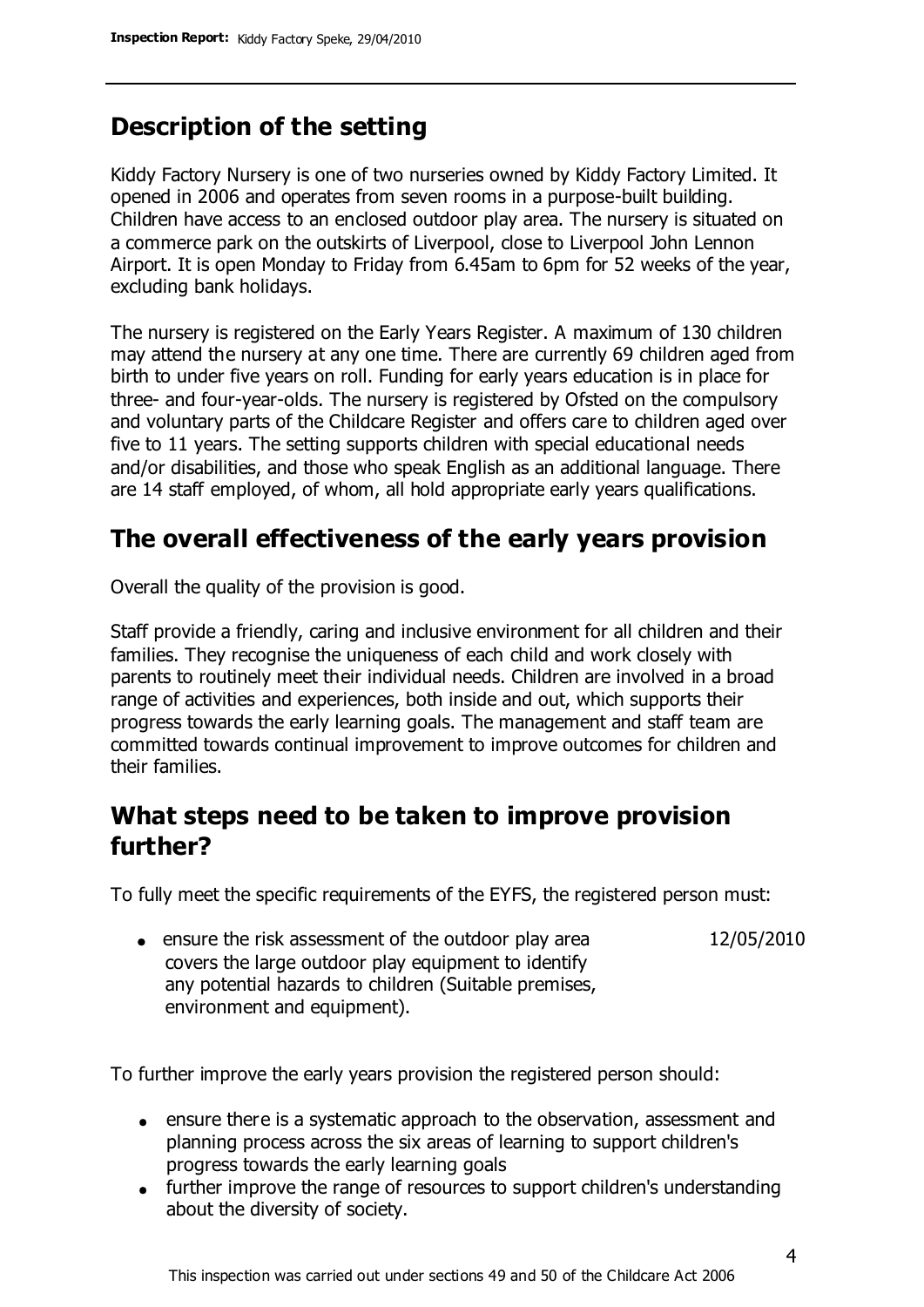## **The effectiveness of leadership and management of the early years provision**

Children are safeguarded through comprehensive policies and procedures, recruitment and employment processes, and induction and appraisal systems. Staff are aware of their responsibilities to protect children from harm. The deployment of staff ensures new members of the team, who are awaiting their criminal records bureau clearance, do not have unsupervised contact with the children. A record of the risk assessment is completed for all indoor areas of the nursery, to identify potential hazards. However, the risk assessment for the outdoor area is not available for inspection, to confirm that consideration has been given to the safety issues pertaining to the larger play equipment. Policies and procedures are reviewed on a regular basis to ensure that they meet regulations.

The management team demonstrate a strong commitment towards continual improvement. There have been recent changes to the staff and the new team are motivated towards providing good quality care and education for children. The recommendations from the last inspection have been addressed. As recommended, the emergency evacuation procedure is regularly practised to ensure its effectiveness and to support children's understanding of safety issues. The recommendation to use assessments to support children's progress has been fully addressed through the implementation of the Early Years Foundation Stage. The role-play areas have been reorganised, and are continuing to evolve in all areas of the nursery to further enhance children's learning opportunities. It was recommended to increase toys, resources and displays of positive images of race, culture, gender and disability. Although this has been addressed, the resources continue to be limited. In addition to the recommendations, other improvements have been made since the last inspection to improve outcomes for children. For example, the reorganisation of the outdoor play area increases play and learning opportunities for children across the age ranges.

The key person system strengthens links with families and support for children's well-being. Staff warmly interact with children during play and respond to their individual needs. Each day is well structured to offer a mix of child and adult-led activities, thereby maintaining a relaxed atmosphere and providing children with a variety of learning experiences. All ages of children benefit from easy access to a wide range of resources, which are set out to stimulate their interest and promote the development of skills.

Secure partnerships with parents are established. Effective two-way communication systems result in information being shared and exchanged, to support each child's individual needs being met. Parents are invited to share their skills and become actively involved at the nursery. Parents value the friendly, informal relationships they share with staff and feel included in the nursery. They comment that they are happy with the overall quality of the provision and are kept well informed about their child's progress. Parents are invited to view their child's learning journey records at any time and to contribute to these. In addition to this, formal meetings are organised where parents and key persons discuss the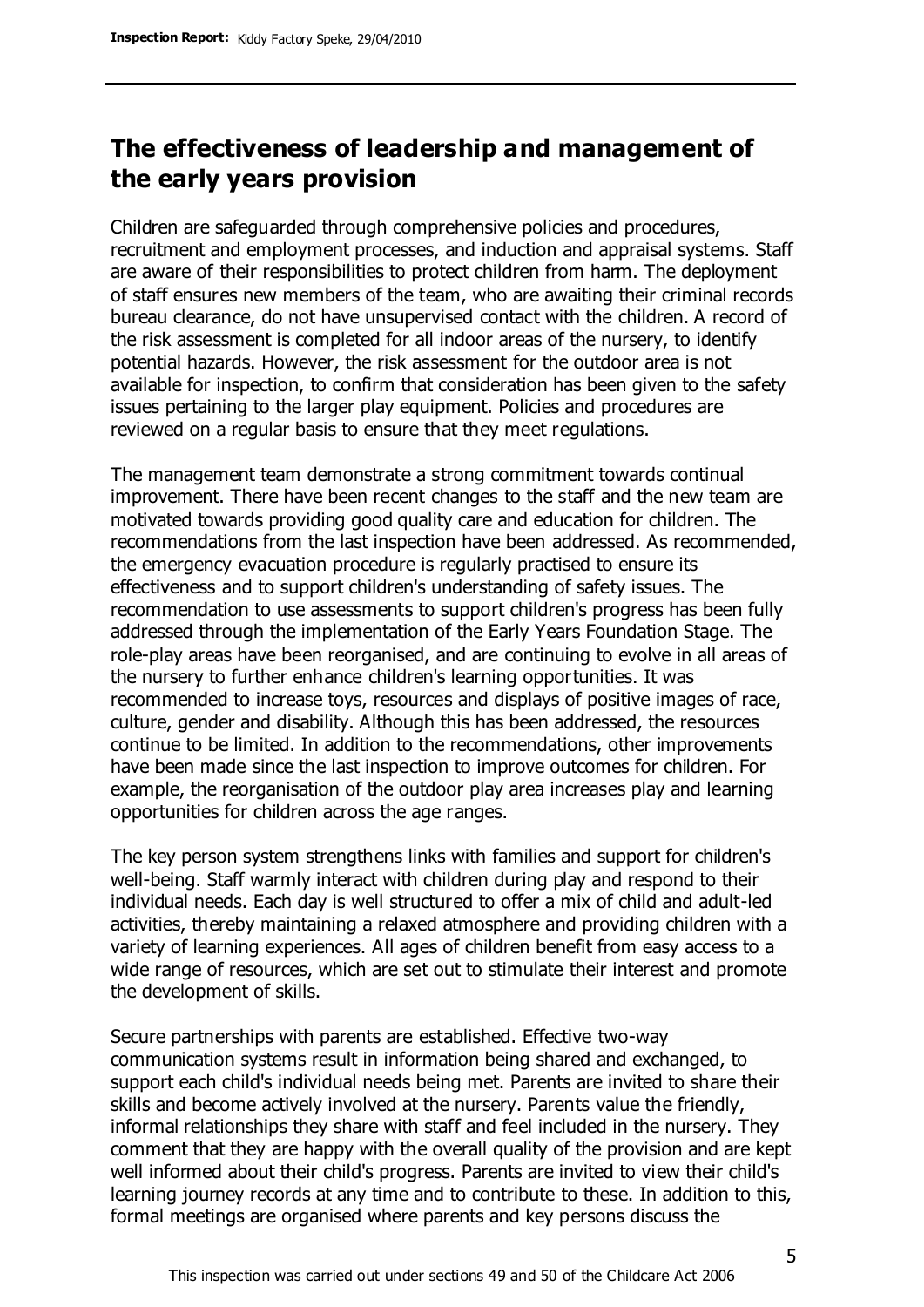individual children's progress. Throughout the nursery there are displays about the Early Years Foundation Stage, to inform parents about the educational programme the children are following. Parents are encouraged to provide information about their child when starting at the nursery, so that the child's key person knows their individual interests, welfare needs and stage of development. Staff work with parents to support children who speak English as an additional language. The management team know that they are required to liaise with other providers delivering the Early Years Foundation Stage to the nursery children, to ensure progression and continuity. At the present time, there are no children attending who are in receipt of the educational programme at other settings.

### **The quality and standards of the early years provision and outcomes for children**

Children are happy and confident in the welcoming, bright environment. All children are included in the setting by the staff team. Staff regularly observe children as they play and identify the next steps in learning for each child. However, there are inconsistencies in the systematic approach of observation, assessment and planning across the six areas of learning. Children's individual progress towards the early learning goals is recorded in their learning journey, with observations, photographs and examples of the children's work.

Children are able to choose from a wide range of activities, and from an early age show high levels of motivation and involvement in their play. The rooms are attractively and thoughtfully set out to stimulate children's interest. Areas of continuous provision provide opportunities for children, across the age ranges, to make their own decisions, explore, practise and apply their learning. For example, the safety scissors are freely accessible on the craft and mark making table in one of the younger children's rooms. The young children show good levels of concentration as they practise using the scissors. They later return to continue with their efforts to master this task and are proud of their achievements, which are acknowledged by staff. The displays of children's artwork reflect the creative opportunities enjoyed by all children, including babies.

Children are given time to develop their thinking. For example, the older children discovered that a plastic block could not be sunk, no matter how hard they tried to push it down. Self-initiated, this led to them experimenting with other resources in the water to see if they sink or float. There are good opportunities for the younger children to learn through using their senses. They investigate different materials, including straw and shredded paper, and have fun transferring sand and water between a variety of containers. In the supportive environment children communicate very confidently with staff, who listen sensitively as children express their ideas or seek support. Toddlers confidently use gestures, facial expressions and sounds to make themselves understood. From an early age children join in lively action songs and enjoy stories. Books are available in all areas. Letter sounds, word patterns and mathematical concepts are reinforced by staff as they involve themselves in the children's play. For example, as the older children use a variety of gardening tools to dig, staff highlight the initial sounds of words they are saying, such as soil, and outline the letter shapes in the air. Many children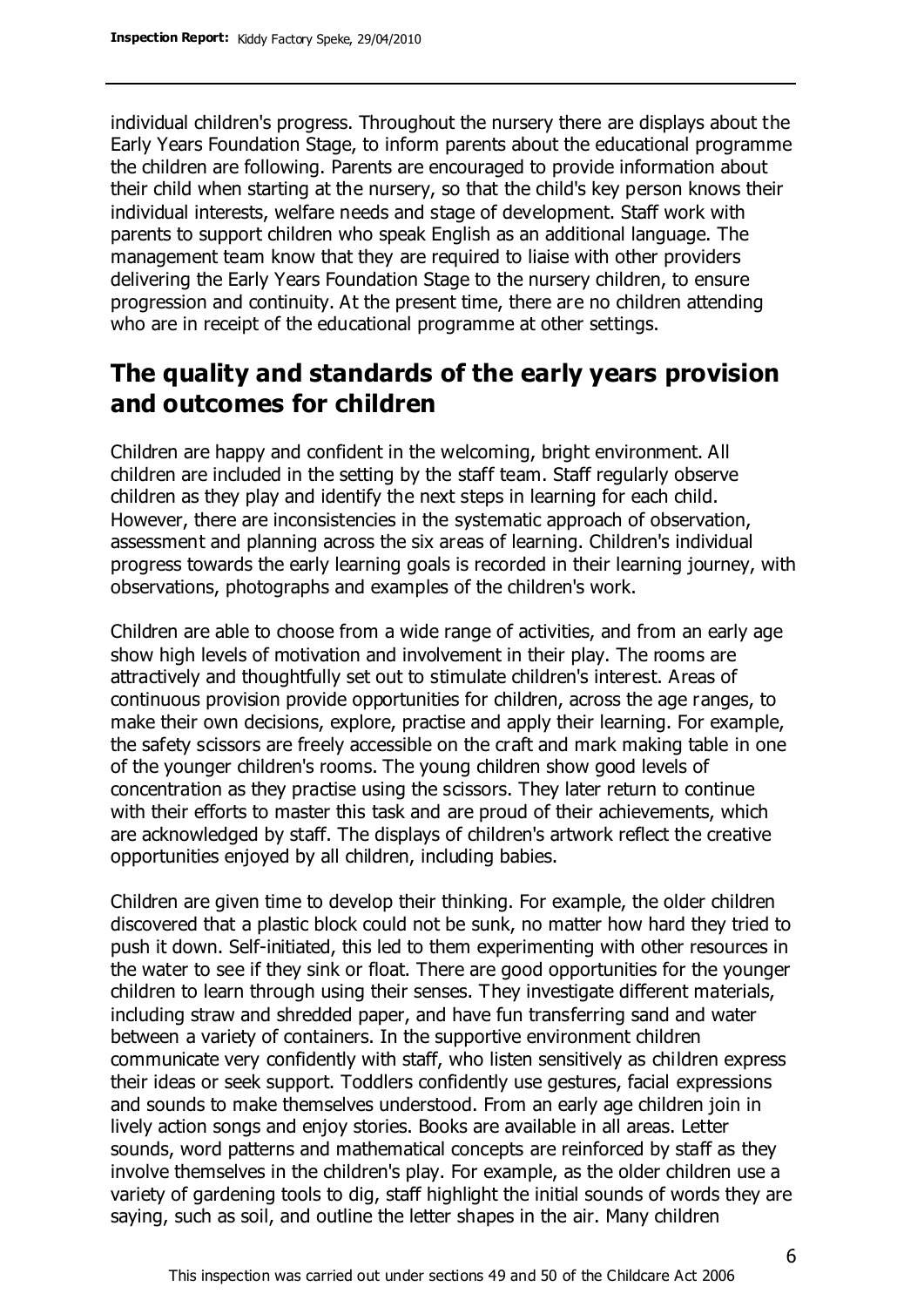recognise the letters and enthusiastically think about other words beginning with the same sound and letter. Staff pick up on opportunities to develop children's mathematical skills, asking them questions, such as, 'How many have we got'? Older children use mathematical language and concepts in their play. For example, they count the number of friends with the same name, and talk about size and shape. The nursery effectively promotes skills in numeracy, literacy and information and communication technology. This has a positive impact on children's future learning and economic well-being.

Children revel in the time spent in the large outdoor area. There is ample space for exuberant and energetic play. The outdoors offers children many creative opportunities, as they freely explore and develop their own play plans. For example, in imaginative play, the plastic hoola hoops become the children's vehicles to take them on a journey. They step inside the hoops, and plan the direction of their route which takes them around the bushes and play equipment. Children's physical coordination is developed as they kick and throw balls, and play on the wooden bridge, slide, rope ladder and sit-and ride-toys. The covered shelter provides a designated quiet area where children can rest and chat with friends. Children's involvement in growing plants and vegetables supports their understanding about sustaining the earths resources, such as careful use of water. A healthy lifestyle is strongly promoted. The daily use of the outdoor area ensures that children benefit from regular exercise and fresh air throughout the year. Children learn to dress appropriately for the different types of weather conditions. Good hygiene practices are actively promoted and children learn why they need to wash their hands and drink fluids regularly. The menus consist of balanced and nutritious foods, which are cooked from fresh ingredients on the premises each day. Children's dietary needs are rigorously protected. Younger children rest or sleep comfortably, and babies sleep in cots as they follow their home routines.

Children share warm relationships with staff, enjoying hugs and cuddles from their carers. Children are well-behaved as they learn to share, take turns and play together cooperatively. They learn to be considerate towards adults, and each other, in the friendly, consistent atmosphere where staff act as positive role models. Children are encouraged to help with tasks, such as tidying away equipment and sweeping up the spilt sand to learn to take responsibility for their environment. Children receive praise and encouragement for effort and achievement, which help boost their self-esteem. Activities are planned to help children learn and respect people who are different to themselves. Children learn about the roles of others in their community and how to look after themselves. Fire and police officers have visited the nursery to talk to the children.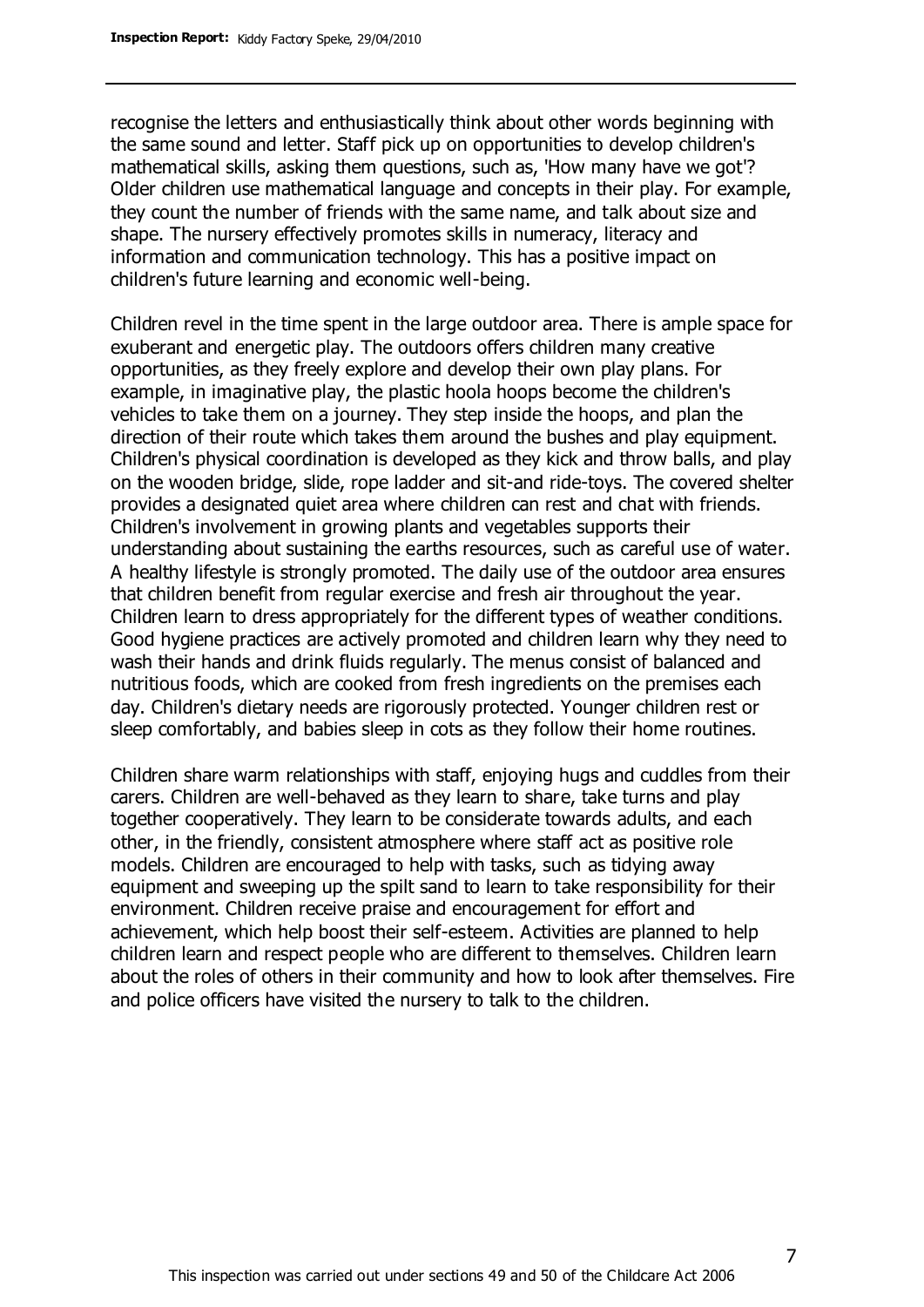## **Annex A: record of inspection judgements**

#### **The key inspection judgements and what they mean**

Grade 1 is Outstanding: this aspect of the provision is of exceptionally high quality Grade 2 is Good: this aspect of the provision is strong Grade 3 is Satisfactory: this aspect of the provision is sound Grade 4 is Inadequate: this aspect of the provision is not good enough

#### **The overall effectiveness of the early years provision**

| How well does the setting meet the needs of the<br>children in the Early Years Foundation Stage? |  |
|--------------------------------------------------------------------------------------------------|--|
| The capacity of the provision to maintain continuous                                             |  |
| improvement                                                                                      |  |

#### **The effectiveness of leadership and management of the early years provision**

| How effectively is the Early Years Foundation Stage led                                         |   |
|-------------------------------------------------------------------------------------------------|---|
| and managed?                                                                                    |   |
| The effectiveness of leadership and management in embedding<br>ambition and driving improvement |   |
| The effectiveness with which the setting deploys resources                                      |   |
| The effectiveness with which the setting promotes equality and                                  |   |
| diversity                                                                                       |   |
| The effectiveness of safeguarding                                                               | 2 |
| The effectiveness of the setting's self-evaluation, including the                               | 2 |
| steps taken to promote improvement                                                              |   |
| The effectiveness of partnerships                                                               |   |
| The effectiveness of the setting's engagement with parents and                                  |   |
| carers                                                                                          |   |

#### **The quality of the provision in the Early Years Foundation Stage**

The quality of the provision in the Early Years Foundation Stage  $\vert$  2

#### **Outcomes for children in the Early Years Foundation Stage**

| <b>Outcomes for children in the Early Years Foundation</b>    |  |
|---------------------------------------------------------------|--|
| <b>Stage</b>                                                  |  |
| The extent to which children achieve and enjoy their learning |  |
| The extent to which children feel safe                        |  |
| The extent to which children adopt healthy lifestyles         |  |
| The extent to which children make a positive contribution     |  |
| The extent to which children develop skills for the future    |  |

Any complaints about the inspection or report should be made following the procedures set out in the guidance available from Ofsted's website: www.ofsted.gov.uk